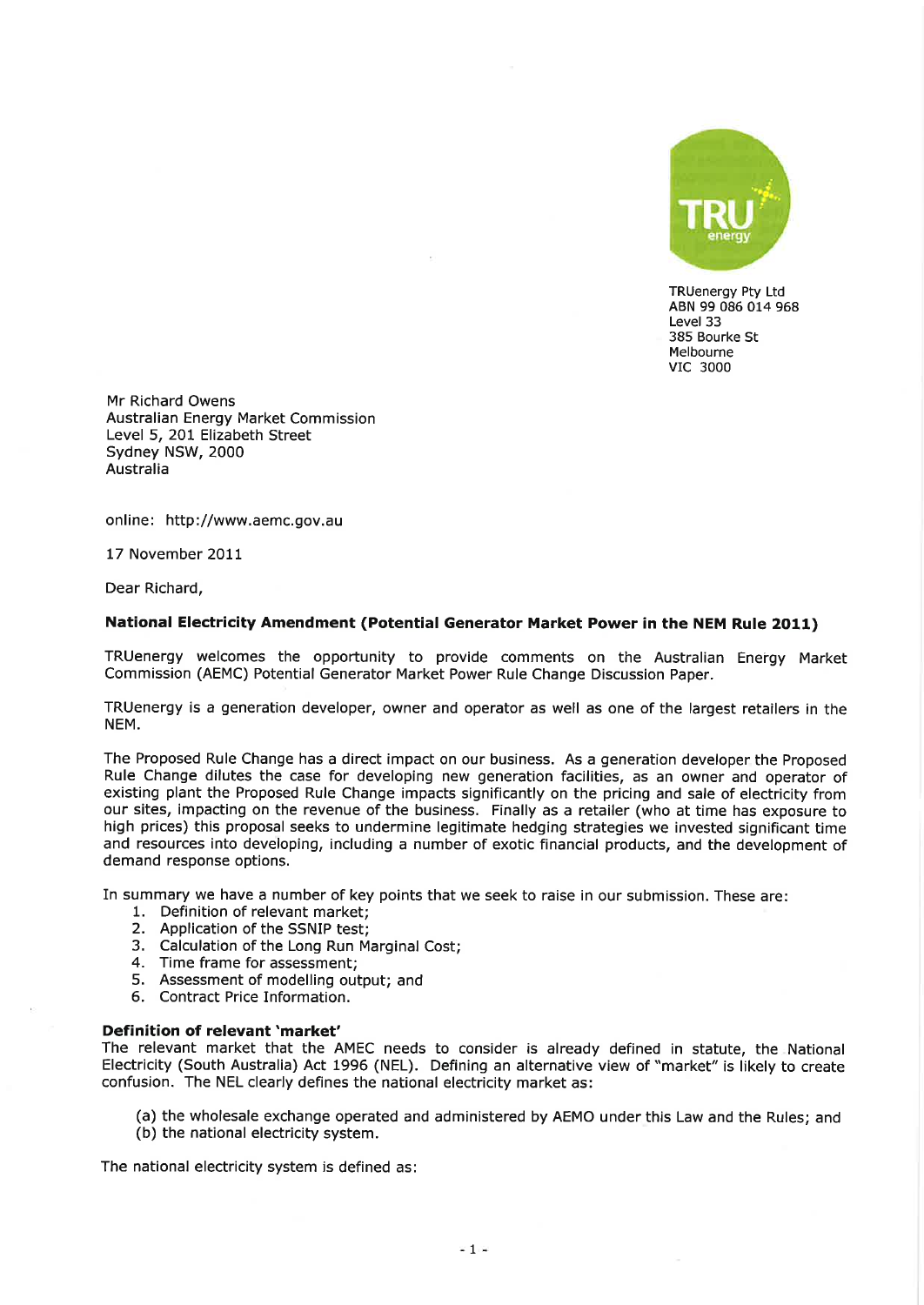(a) the generating systems and other facilities owned, controlled or operated in the pafticipating jurisdictions connected to the interconnected national electricity system; and

(b) the interconnected national electricity system.

And the interconnected electricity system is defined as:

the interconnected transmission and distribution system in this jurisdiction and in the other participating jurisdictions used to convey and control the conveyance of electricity to which are connected-

- (a) generating systems and other facilities; and
- (b) loads settled through the wholesale exchange operated and administered by
- AEMO under this Law and the Rules.

These definitions support the concept of a single NEM-wide interconnected electricity system. The definitions do not contemplate separate sub markets within the NEM that are interconnected; instead the definitions focus on the electrical systems that are interconnected. This is in contrast to the multiple interconnected markets that exist in the eastern half of the United States. This NEM wide definition is also consistent with legal precedents.

## Application of the SSNIP test

In the interests of transparency TRUenergy requests that the AEMC make available a detailed document outlining the methodology that the SSNIP test will be using, such that it can be replicated. We would also request making available the assumptions used as well the full datasets and the process and assumptions used to calculate LRMC. TRUenergy would also welcome the ability to comment on any material released bY the AEMC.

# Hypothetical monopolist is not a credible counterfactual

TRUenergy believes that the fundamental application of a test involving a "hypothetical monopolist" is flawed. This is because a hypothetical monopolist is not a credible counterfactual to measure the definition of a market. Also the incentive for a hypothetical monopolist to achieve super profits year on year is tempered by the threat of regulatory intervention. Is the hypothetical monopolist operating in an environment with a similar legal and regulatory environment to Australia, or does it have the unfettered freedom from any potential government intervention? If an objective test was to be developed it needs to consider a credible counterfactual, one that would be possible, and one that operates in a legal and regulatory environment consistent with Australia.

# Hedging the hypothetical monopolist

In the instance where a hypothetical monopolist is used for the SSNIP, the issue of the hedging needs to be considered. If this monopolist is 100% hedged (or greater) then the ability to profitably gain from strategically setting high prices in the spot market becomes irrelevant as any income received from the spot market is paid out through contract for difference payments. Is it realistic to assume that the monopolist has 100% spot exposure, even though this does bring about the maximum incentive to profit from the spot market? Typically it can be expected that both the shareholders and debt holders in the hypothetical monopolist would expect some forward contracting to reduce the level of revenue volatility. The issue of regulatory risk discussed above needs to be considered. Customers of the hypothetical monopolist are probably also wanting to hedge against forward prices, therefore there is likely to be some demand for hedging. The hedge prices would be subject to downward price pressure from suppliers outside of the region via the interconnection arrangements. In modelling the hypothetical monopolist it would be reasonable to assume that 75-85% of future generation output would be hedged.

## Distinguishing profitability from "market power" and "scarcity conditions"

It is likely that a hypothetical monopolist could make significant profits in certain market conditions without exercising market power, and results from any modelling should attempt to differentiate between the root causes of high prices. Market power is not the sole determinant of high prices, even if the high prices result in increased profitability.

In the event that demand is high, prices will be expected to rise to high levels. The clearing price in the market may well be set by interstate generators oftering via the interconnector while the hypothetical monopolist is fully dispatched. Furthermore the hypothetical monopolist own prices offered to the market will also be high to reflect (1) the additional cost associated with dispatching generation at its upper limit; (2) the costs to procure additional fuel including the costs associated with the flexibility for additional fuel use (or the costs associated with storing fuel for scarcity conditions); (3) the additional risk premium required for generators to cover the risk of plant tripping at higher output levels and not being able to cover the existing contracted volumes during periods of high demand. Additionally prices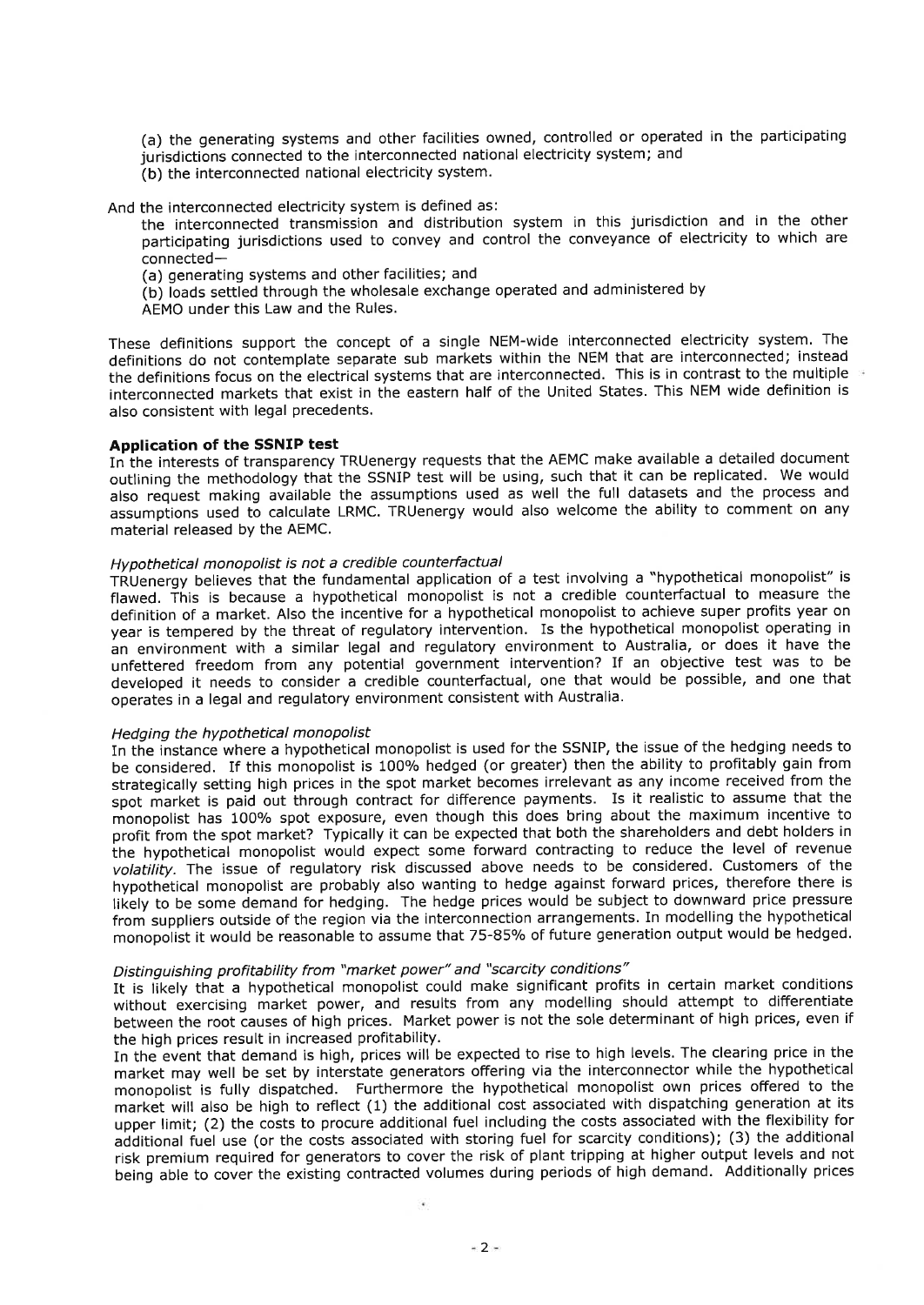are automatically set to the market price cap when demand is shed. Clearly it would be expected for prices higher than the LRMC threshold to occur under these conditions. As such these events should be identified.

High prices are also a function of the level of supply; both within and outside of an interconnected region. Supply constraints can take the form of forced outages and fuel constraints (for example low wind days, gas pipeline outages, mine flooding, and drought conditions). The elasticity in a supply curve decreases with higher levels of generation dispatch, thus even small volume changes produce significant price changes. Prices higher than the LRMC threshold that are caused by genuine supply constraints should be identified.

Transmission has as significant impact on market prices. In a perfect world, transmission would be very cost effective and able to transmit energy at low loss factors. Additional transmission would be able to be built quickly and at a cost less than the benefits gained. Unfortunately this is not reflective of real world conditions and transmission constraints should be expected to produce high prices in the NEM design.

The issue raised by transmission constraints is that the market does see the very real cost of transmission constraints in the market in the form of both very high and very low prices (however these costs are not exceeded by benefits under a regulatory investment test). Identification of excess profitability gained by the hypothetical monopolist caused by transmission should be identified. Any development of models that develop and improve the methodology of the market based costs caused by transmission constraints would be particularly welcome by the market and transmission service providers to assess potential benefits of investments.

Any model that attempts to look at market outcomes needs to include the impact of the co-optimisation of ancillary services, particularly raise services when large impofting interconnector flows are present. High levels of raise requirements increase the level of supply scarcity in the market. One of the common flaws in electric modelling is the failure to take into account the level of ancillary services. This is critical during periods of high interconnector flows as well periods where large generating units are operating at full load. The level of supply provided in the market at this time needs to satisfy both demand and raise services. At these times scarcity exists in the market.

## Calculation of the Long Run Marginal Gost

### LRMC to reflect the costs faced by generation investors

TRUenergy is firmly of the view that any calculation of LRMC needs to be anchored with the realities of investment decisions. Any theoretical calculation about "what LRMC should be" without full consideration of the actual costs and risks faced by organisations that actually invest in generation assets is likely to create unrealistic expectations over the future price of electricity and the likelihood of future investment, and consequently expectations about security and reliability of power systems into the future.

The cost needs to consider more than the "sum of the parts" from a physical build, but also allow for an appropriate risk adjusted return that reflects the needs of both debt providers and shareholders, as well account for the regulatory unceftainty prevalent in the current investment environment. It is noted that retail regulators have used LRMC approaches for some time and these approaches are quite different from the approach proposed by NERA. This discrepancy needs to be reconciled.

### Time frame

## Timeframe needs to be consistent with generation and transmission development

NERA notes that the time frame needs to be consistent so that all variables of production are variable. In assessing this length the time, consideration needs to be given to more than the time required to physically build an asset. In the case of transmission the time begins when a potential need to upgrade or invest is identified, followed by internal development of options, and ultimately to a successful RIT-T outcome. Similarly for generation there is a considerable lead time required to identify sites, procure land options, and obtain planning permission before a final investment decision can be made. It would be erroneous to assume the time to begin development commences with public announcement of a project as there is often a minimum of 12-18 months of internal development time prior to this. For project as there is often a minimum of 12-18 months of internal development time prior to this. example TRUenergy's Tallawarra station began with land procurement in 2001, and finished with eventual commissioning in 2009. The initial land purchase was a real option for power station development, the exercise of that option for full development occurred sometime in 2OO4/5, a period of 4-5 years prior to commissioning.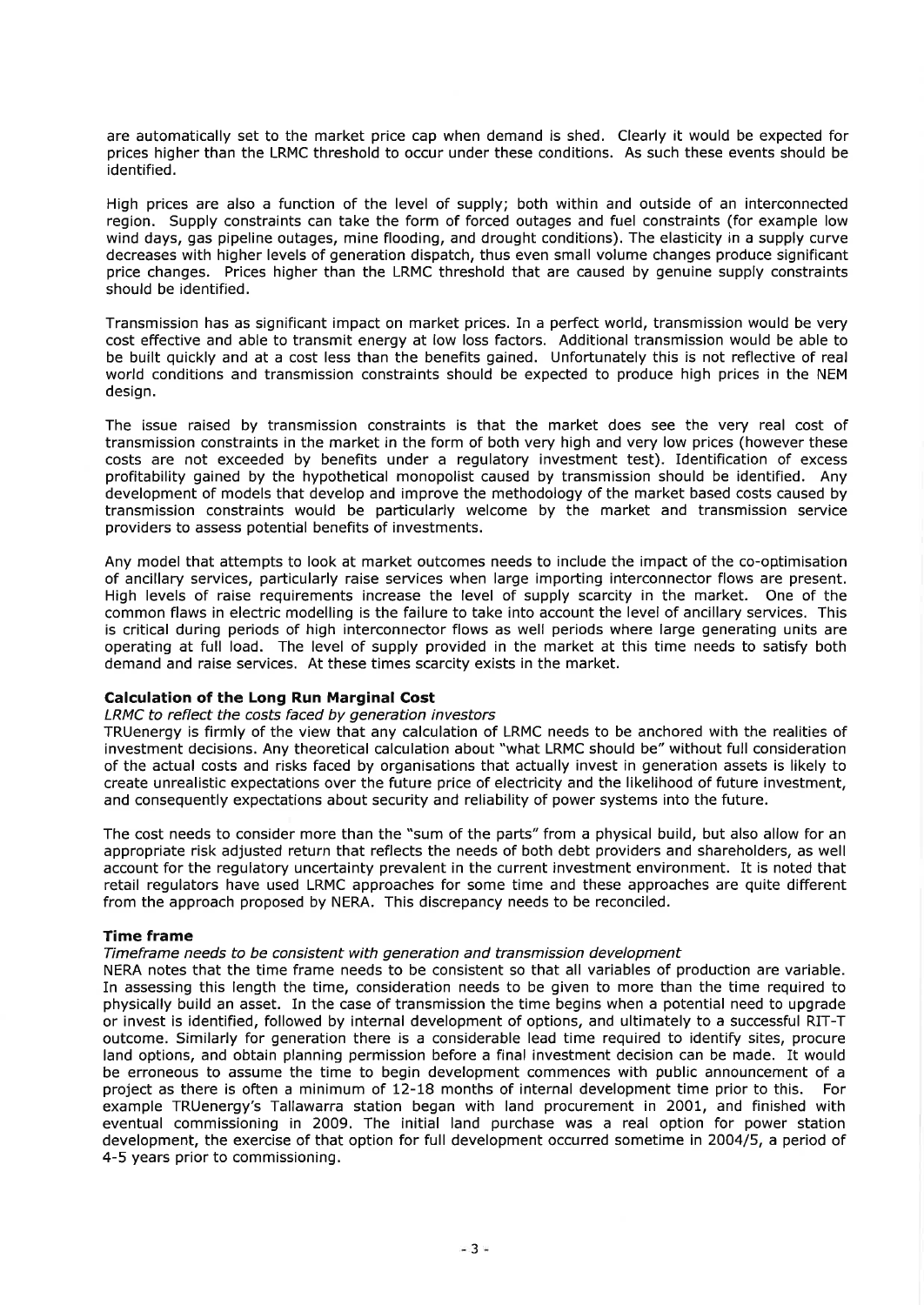The other factor in considering the relevant time frame. NERA notes that this is also a function of demand. Demand does not grow linearly and is largely a function of economic activity. Economic cycles are also years in duration. A two- three year boom period followed by a recessionary period may give rise to low levels of demand over several years. While the hypothetical monopolist may be able to strategically game power prices during a combination of an economic boom period with high demand caused by weather conditions, their ability will be severely curtailed in recessionary years. This strengthens the need for any party to hedge to reduce volatility as discussed above. Hedging effectively gives away the upside benefits in order to reduce downside benefits. Performing a test during a boom years is likely to overstate market power while performing a market power test in recessionary periods is likely to underestimate market power.

TRUenergy recommends a test period of 5 years, this is consistent with the time frame to manage both variations in demand and the time frame required to vary factors of production.

## Assessment of modelling output

The modelling proposed by the AEMC is intended to effectively assess if revenues in the market are sufficient to attract new investment. In the case where the AEMC finds the revenues gained by current generators are in excess of new investment the AEMC needs to consider

- (a) Are the excess revenues due to generators exercising market power?
- (b) Are the excess revenues due to other market conditions? and
- (c) Are their barriers to new entry preventing any response to market power?

The proponents rule change hypothesis is that excess revenues are being received and that this is due to excess market power. If items (b) and (c) are true then does a positive cost benefit case exist for resolving these other issues? Cleary the process for the Proponents Rule change would end as indicated by the AEMC. However other participants (and potential participants) maybe keen to see what measures can be developed to facilitate the mitigation of other market conditions and barriers to new entry.

The above paragraphs consider the situation where excess revenues are gained, if the modelling shows that revenues are not sufficient to attract new investment, then in the long run the market would need to consider what measures could be taken to ensure that price signals are sufficient to attract investment.

Recent examples of this type of intervention include FERC Oder 719, made in 2008 to ensure pricing reflects scarcity by requiring that all the US RTO's and ISO's have policies to prevent market price suppression during periods of scarcity to ensure that new investment and innovation (incl. demand side) is attracted to the sector. The New Zealand Electricity Commission made rule changes under urgency during 2009 to ensure that tight supplies of ancillary services were reflected in wholesale energy prices to protect long term investment signalling, and the New Zealand Electricity Authority has gazetted the introduction of electricity floor prices during scarcity periods. In the carbon sector the UK has introduced a carbon floor price to support investment decision in low carbon technologies (especially in the generation sector).

## Contract price information

Information availability

The AEMC also seeks to compare LRMC prices to contract prices but notes that this information is not freely available.

There are several sources of potential information and care needs to be taken to ensure that comparisons are appropriate.

The ASX futures price, while not freely traded in all regions does provide a proxy. If large discrepancies between the futures price in a region and OTC prices emerge (that are not due to difFering cash flow and security arrangements) arbitrage opportunities do exist for some parties to make a profit. Trading arbitrage opportunities provides pressure to close any price gaps and it only takes one vigilant trader to do this, i.e. it does not rely on the entire market to act to close a pricing mismatch. TRUenergy has observed this is aligned with actual outcomes.

AFMA is also a source of price relating to OTC price information. Subscriptions are available for information relating to electricity products. There are some issues with OTC data that should be recognised that include non-standard contract terms, and contracts can only be traded between parties that have an established ISDA arrangement. AFMA does remove outliers that may account for non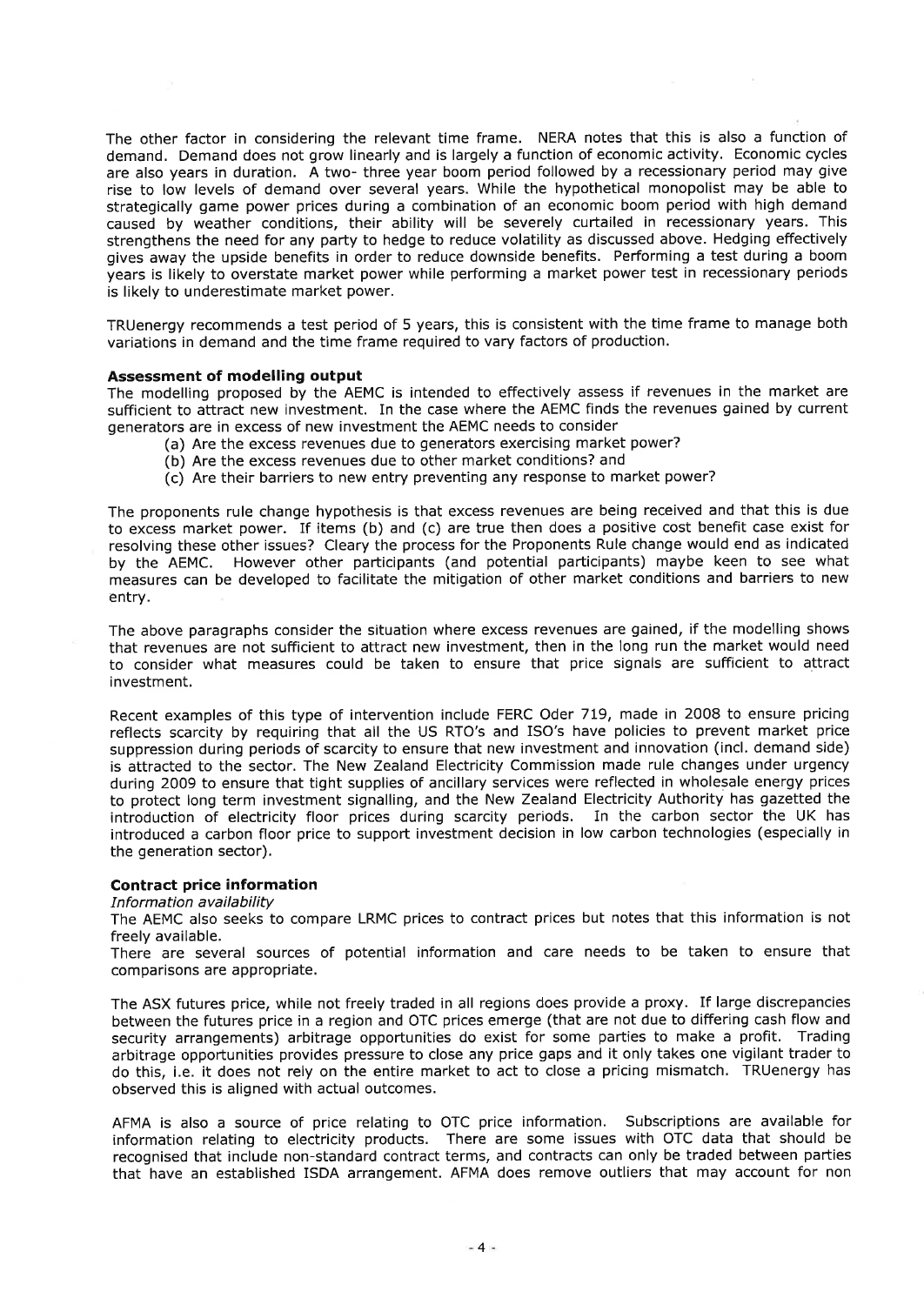standard terms that impact on prices. The contracts reported on a flat 1OMW swaps, therefore volume and price adjustments are needed to convert to a "equivalent volume weighted shaped" contract.

In the case where large volumes of energy contracts are not available in a region, a proxy price can be derived by using prices in adjacent regions in combination with settlement residue action (SRA) clearing prices. The SRA approach is likely to underestimate a regional contract price due to the non-firm naturè of the SRA.

A further source of information can be obtained directly from customer's contracts, although these prices can be bespoke and are a function of contract term, credit worthiness, the nature of any strategic relationship between parties, the degree of flexibility for supply, and the contract prices also include a cost to serve component, and therefore not always reflective of a "clean" underlying wholesale price. TRUenergy retails to the industrial and commercial market. Our experience is that the majority of customers (or their brokers) use a competitive tender process often obtaining quotes from at least <sup>3</sup> suppliers. This is a very competitive and price sensitive part of the market; and deals can be won and lost on the back of very small margins.

While it may appear unfortunate there is not one standard reference contract price, it is this very issue around differing price views that contributes to market liquidity. Market participants (in the broader sense to include financial participants) have teams that are focused on pricing energy products, and use sophisticated models and analysis to form a view on price. It is when one party believes a product to be worth more than another when the selling and buying takes place (the party with the higher valuation will buy from the party with the lower valuation).

Finally TRUenergy thanks AEMC for the opportunity to provide a submission on this very topical issue and looks forward to working constructively with AEMC on ensuring that Australia has an efficient energy market. Please feel free to contact me on (03) 8628 1632 should you wish to fufther discuss this submission.

Yours Sincerely,

 $J=$ 

Lana Stockman Manager, Wholesale Regulation **TRUenergy**